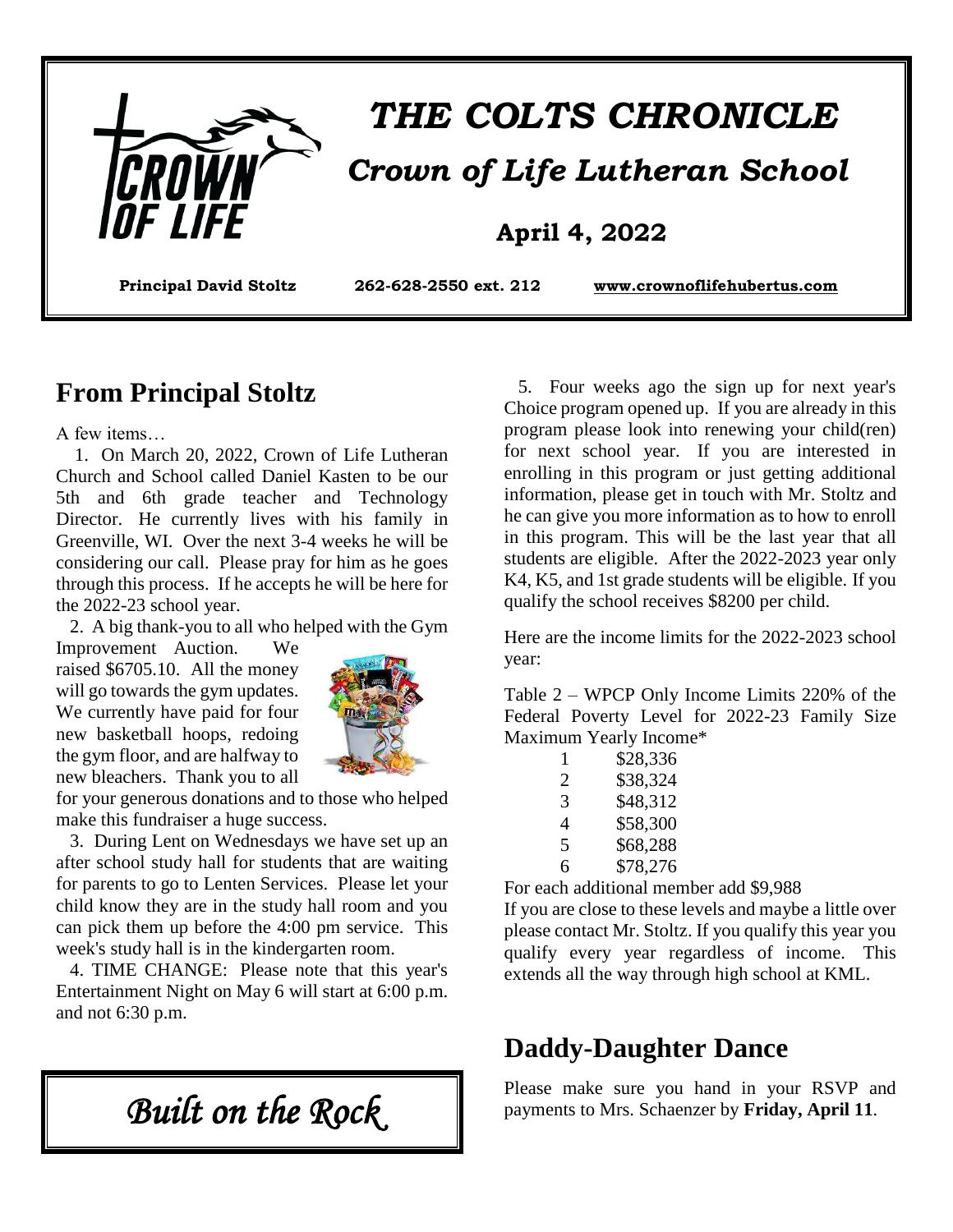# **Church Singing**

This **Wednesday, April 6,** grades 3-8 will be singing for the 4:00 p.m. service. They will be singing the song "In Dark Gethsemane." The students will remain in their classrooms after school and then sit as a group for the entire service.

On Sunday, all of the students have been asked to sing for Palm Sunday with grades 3-8 in the 8:00 a.m. service and preschool to Grade 2 at 10:3 0a.m. It is completely understandable if a family with children in both groups needs to choose between the two services. Preschool to 2nd is the smallest group, so please let the teachers know what decisions are made.

Also, keep Good Friday on the calendar. Grades K-8 will be singing "Were You There?" in the 1:00 p.m. service. School dismissal is at 2:00 p.m. after the service.

> **Mission Offerings** *Lighthouse Youth Center* **March 23--\$37.32**

### **Summer Childcare Program**

Unfortunately due to low enrollment and issues with staffing, we will not be able to offer summer care this year. We are hoping to plan a few FUN activities or field trips that families can register for throughout the summer. We will have more information on that in the weeks to come. Thank you for your understanding.

*School Registration for 2022-2023 opened March 1. Please go to crownoflifehubertus.com to register. Go to "School" at the top of the page and then "Enrollment" in the drop down menu.*

# **KML Science Fair**

Congratulations to the students who will be taking their science projects on to KML! The Science Fair at Kettle Moraine Lutheran School is on **Friday,** 

**April 8, 2022**. The Science Fair projects will be available for viewing during the Family Music Fest hours on that day from 5:00 to 9:00 p.m. The Family Music Fest charges admission for adults, but children are free. If parents are just coming to view the projects and pick-up, they will



be given free admission after 8:30 p.m. that evening. We are asking that participants take their projects home between 8:30 and 9:00 p.m. on the day of the science fair and Family Music Fest.

### **Yearbooks 2021-2022**

Each COL family will receive one FREE yearbook. If you want an additional yearbook, the cost is \$12.00 each. Adding personalization is \$2.00 extra per book.

For those ordering an **extra** yearbook follow these steps:

- 1. Visit: [www.memorybook.com/online](http://www.memorybook.com/online-)  pay/parent-pay/
- 2. Enter our school code: 165552. Then click "Go to your school account login."
- 3. Click on the link below our school name.
- 4. Register as a "new user"
- 5. Buy an additional yearbook for \$12.00 or a yearbook for \$14.00 with personalization.

Order deadline for extra yearbooks is **April 13, 2022.**

The yearbook staff needs more photos of the basketball season and cheerleading. If any parents have those pictures, please donate them before **April 8.** Thank you for your help.

- 
- 1. Go to images.jostens.com
- 2. Login ID: 421025951
- 3. Browse to select photo(s) you wish to upload, click on "Select My Images."
- 4. Enter information about photo
- 5. Click "Upload Chosen Images."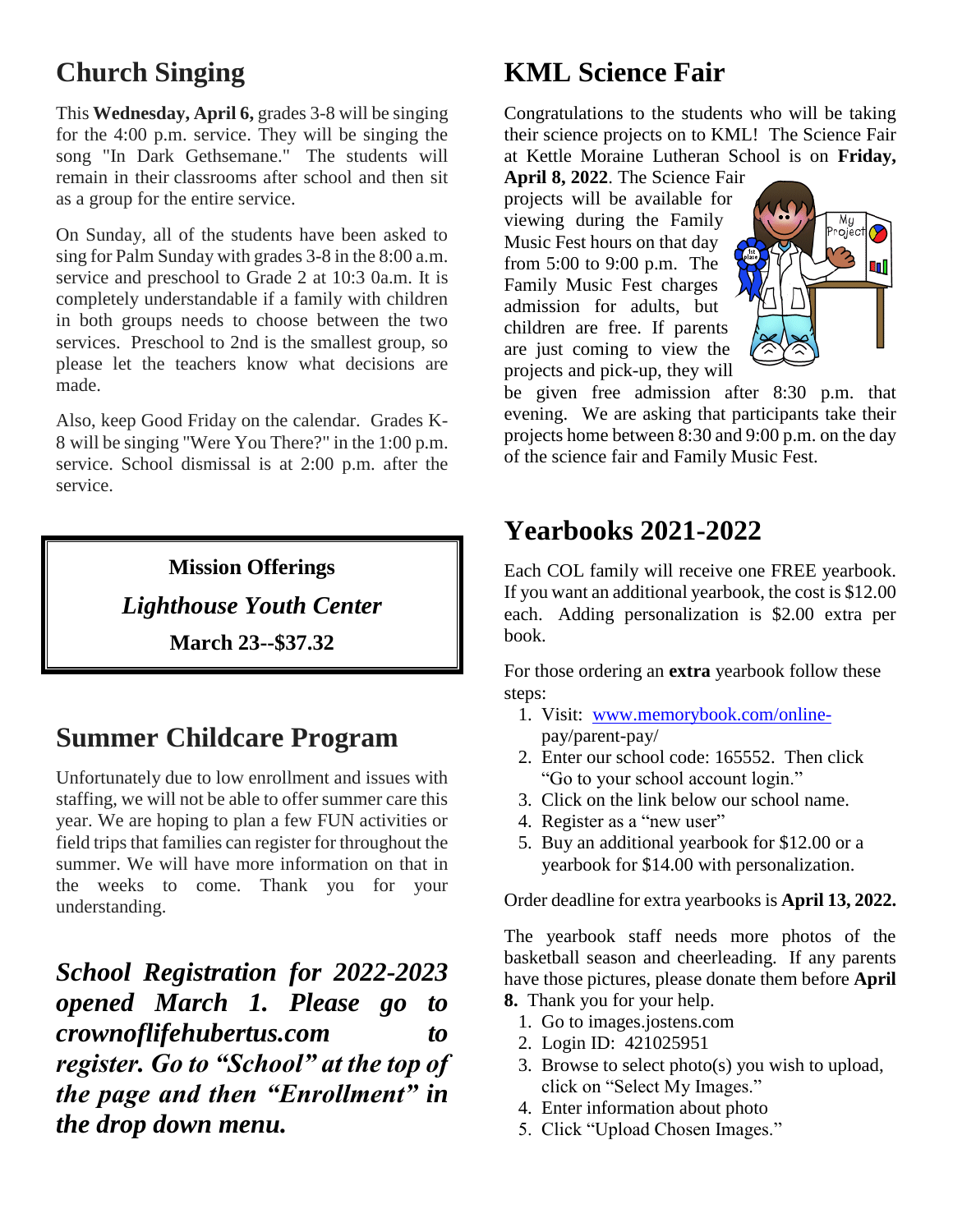### **Warm Days Are Coming!**

Students should be prepared with good footwear for outdoor activities as warmer days are coming and part or all of PE may move outdoors as weather permits. Please be prepared!

# **Kids Heart Challenge**

What an amazing year! Watch for the Kids Heart

Challenge Review attached to next week's newsletter for a recap of some of the excitement from this year. And thanks to all who helped



make it a fantastic year! Our contributions have been processed and additional thank you gifts should be on the way any day! Don't stop jumping! Keep your heart thumping!

# **Willy Wonka Information**

Students with speaking parts are asked to continue to memorize their lines during the Spring Break and be ready to rehearse with minimal help when we return to school.

For costumes most can be clothes you may have at home. If you need help with your costume please let your teachers know and we can help find something. Some students have been talked to about their costumes other suggestions are listed below:

#### **Costumes for 3rd grade Candy kids:**

 Bright color shirts with minimal graphics any color

pants or shorts or skirt.

#### **Squirrels :**

 Gray or brown shirts and similar color pants or jeans.

#### **4th & 5th Grade Oompa Loompas:**

 We have borrowed costumes from KML. We may be all set.

#### **The Bucket family including grandpas:**

 (We have pajamas for the grandmas) Dress in neutral grays and browns. Sweater and or skirt. Grandpas a men's pajama top and bottom.

### **K-Grade 2 Entertainment Night**

Watch for more information coming soon about our musical "Bada Bing, It's Spring!" Each child will have a small part to speak and we will join in some fun songs as we celebrate the music of spring. Entertainment Night will be **May 6**.

### **Box Tops Receipts Please!**

Our best box tops year netted Crown of Life over \$1,000. Since going digital our box tops proceeds have dropped considerably. Please consider

renewing your efforts to help NO MORE CLIPPING Crown of Life take advantage of this "free" money by just bringing your receipts with box tops items to school.



We'll do the scanning for you. Rig ht now Pillsbury is offering a special bonus for the purchase of two items. Progresso has joined recently, as has Totinos and :ratio products. These product will still have the "PINK" logo which should help remind you to ask for a paper receipt that you can return to school and help increase our earnings.

### **Jump Rope Order**

Thanks to all that took advantage of our group jump rope order. We are awaiting confirmation of shipping.

# **Scrip Rebates**

Scrip rebates have been calculated for February and March and should be seen on your statements. Please contact Belinda Matter and Dawn Schaenzer if you have any questions regarding your credits. One family earned over \$200 in credits in this two month period. If you would like help offsetting tuition and fees at COL consider taking advantage of the SCRIP program. The next order gets placed next week. Visit the ShopWithSCRIP website to see the 644 retailers who are part of the program. Thanks to all who do participate.